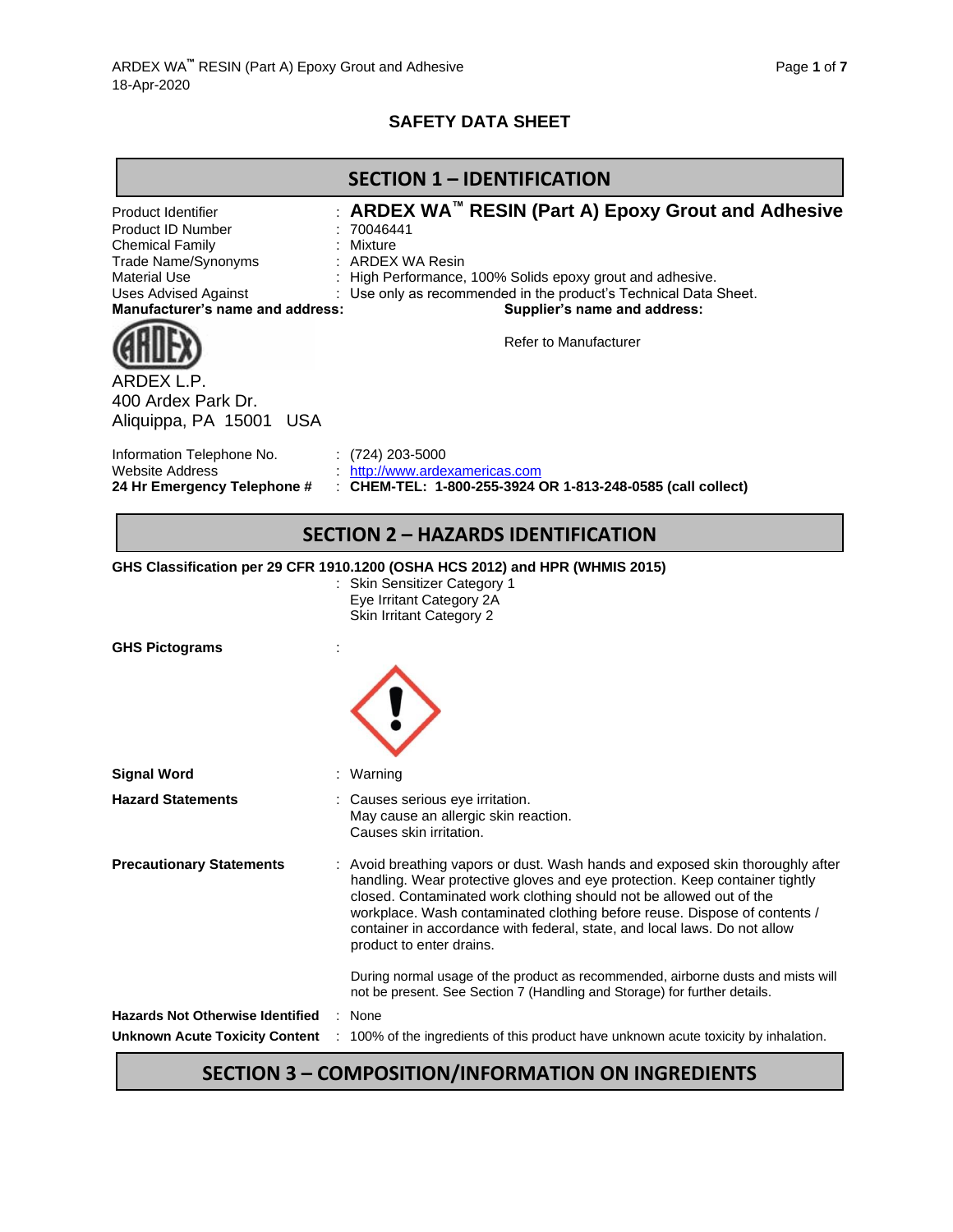| Ingredients                                                                                      | CAS#       | % (by weight) |
|--------------------------------------------------------------------------------------------------|------------|---------------|
|                                                                                                  |            |               |
| Crystalline Silica, Quartz                                                                       | 14808-60-7 | $30 - 60$     |
| Polymer: Bisphenol A + epichlorohydrin epoxy resin                                               | 25068-38-6 | $10 - 30$     |
| Alkyl (C12-14) glycidyl ether                                                                    | 68609-97-2 | $10 - 30$     |
| Polymer: Bisphenol F + epichlorohydrin                                                           | 28064-14-4 | $5 - 10$      |
| Hydrophobic silica                                                                               | 67762-90-7 | $1 - 5$       |
| Note: the Asparagus color of ARDEX WA RESIN grout also contains the following pigment:           |            |               |
| Chromium (III) oxide                                                                             | 1308-38-9  | $5 - 10$      |
| The exact perceptages of the ingredients have been withhold by the manufacturer as trade secrets |            |               |

The exact percentages of the ingredients have been withheld by the manufacturer as trade secrets.

| <b>SECTION 4 - FIRST AID MEASURES</b>             |                                                                                                                                                                                                                                                                                                                                                  |  |  |
|---------------------------------------------------|--------------------------------------------------------------------------------------------------------------------------------------------------------------------------------------------------------------------------------------------------------------------------------------------------------------------------------------------------|--|--|
|                                                   |                                                                                                                                                                                                                                                                                                                                                  |  |  |
| General                                           | : Get medical attention if you feel unwell.                                                                                                                                                                                                                                                                                                      |  |  |
| <b>Inhalation</b>                                 | Remove person to fresh air and keep at rest in a position comfortable for breathing.<br>Get medical attention.                                                                                                                                                                                                                                   |  |  |
| <b>Skin contact</b>                               | : Remove contaminated clothing. Flush affected skin with water. If irritation or rash<br>persists, seek medical attention/advice.                                                                                                                                                                                                                |  |  |
| Eye contact                                       | : Rinse cautiously with water for several minutes. Remove contact lenses, if present<br>and easy to do. Continue rinsing. Get medical advice/attention.                                                                                                                                                                                          |  |  |
| Ingestion                                         | : Rinse mouth. Do NOT induce vomiting. Get medical advice/attention if you feel<br>unwell.                                                                                                                                                                                                                                                       |  |  |
| <b>Notes for Physician</b>                        | : Treat symptomatically.                                                                                                                                                                                                                                                                                                                         |  |  |
| Signs and symptoms of short-term (acute) exposure |                                                                                                                                                                                                                                                                                                                                                  |  |  |
| Inhalation                                        | : Inhalation of vapors may cause mild irritation of the respiratory system. Symptoms<br>may include coughing and irritation.                                                                                                                                                                                                                     |  |  |
| Skin                                              | : Causes irritation. Symptoms may include redness and itching.                                                                                                                                                                                                                                                                                   |  |  |
| Eyes                                              | : Causes irritation. Symptoms may include redness, itching, tearing or pain.                                                                                                                                                                                                                                                                     |  |  |
| Ingestion                                         | : May cause stomach pain with nausea and vomiting.                                                                                                                                                                                                                                                                                               |  |  |
| Effects of long-term (chronic) exposure           |                                                                                                                                                                                                                                                                                                                                                  |  |  |
|                                                   | Prolonged inhalation may cause adverse lung effects with symptoms including<br>coughing and shortness of breath. Some individuals may experience a<br>sensitization reaction of the skin after an initial exposure. Subsequent exposures<br>may cause a hypersensitive skin reaction (rash, swelling).                                           |  |  |
|                                                   | Indication of need for immediate medical attention or special treatment                                                                                                                                                                                                                                                                          |  |  |
|                                                   | Difficulty breathing continues after removing the affected person to fresh air.<br>Any contact with the eyes that causes irritation.<br>Ingestion.                                                                                                                                                                                               |  |  |
|                                                   | <b>SECTION 5 - FIRE FIGHTING MEASURES</b>                                                                                                                                                                                                                                                                                                        |  |  |
| Suitable extinguishing media                      | : Water fog/mist, dry chemical, carbon dioxide, foam. Fight larger fires with water<br>spray or alcohol resistant foam.                                                                                                                                                                                                                          |  |  |
| Unsuitable extinguishing media                    | : High pressure water jet may spread the fire.                                                                                                                                                                                                                                                                                                   |  |  |
| <b>Hazardous combustion products</b>              | : Carbon monoxide carbon dioxide, and other vapors and toxic gases.                                                                                                                                                                                                                                                                              |  |  |
| Fire hazards/conditions of flammability           |                                                                                                                                                                                                                                                                                                                                                  |  |  |
|                                                   | : Not classified for flammability per GHS. Closed containers may rupture if exposed<br>to excess heat or flame due to a build-up of internal pressure.                                                                                                                                                                                           |  |  |
| Special fire-fighting procedures/equipment        |                                                                                                                                                                                                                                                                                                                                                  |  |  |
|                                                   | : Firefighters should wear proper protective equipment and self-contained breathing<br>apparatus with full face piece operated in positive pressure mode. Move containers<br>from fire area if safe to do so. Water fog may be useful in cooling equipment<br>exposed to heat and flame. After fires have been extinguished, carefully clean all |  |  |

#### : Do not allow product to enter drains or contaminate ground water systems.

equipment and surfaces exposed to fumes.

**Environmental Precautions**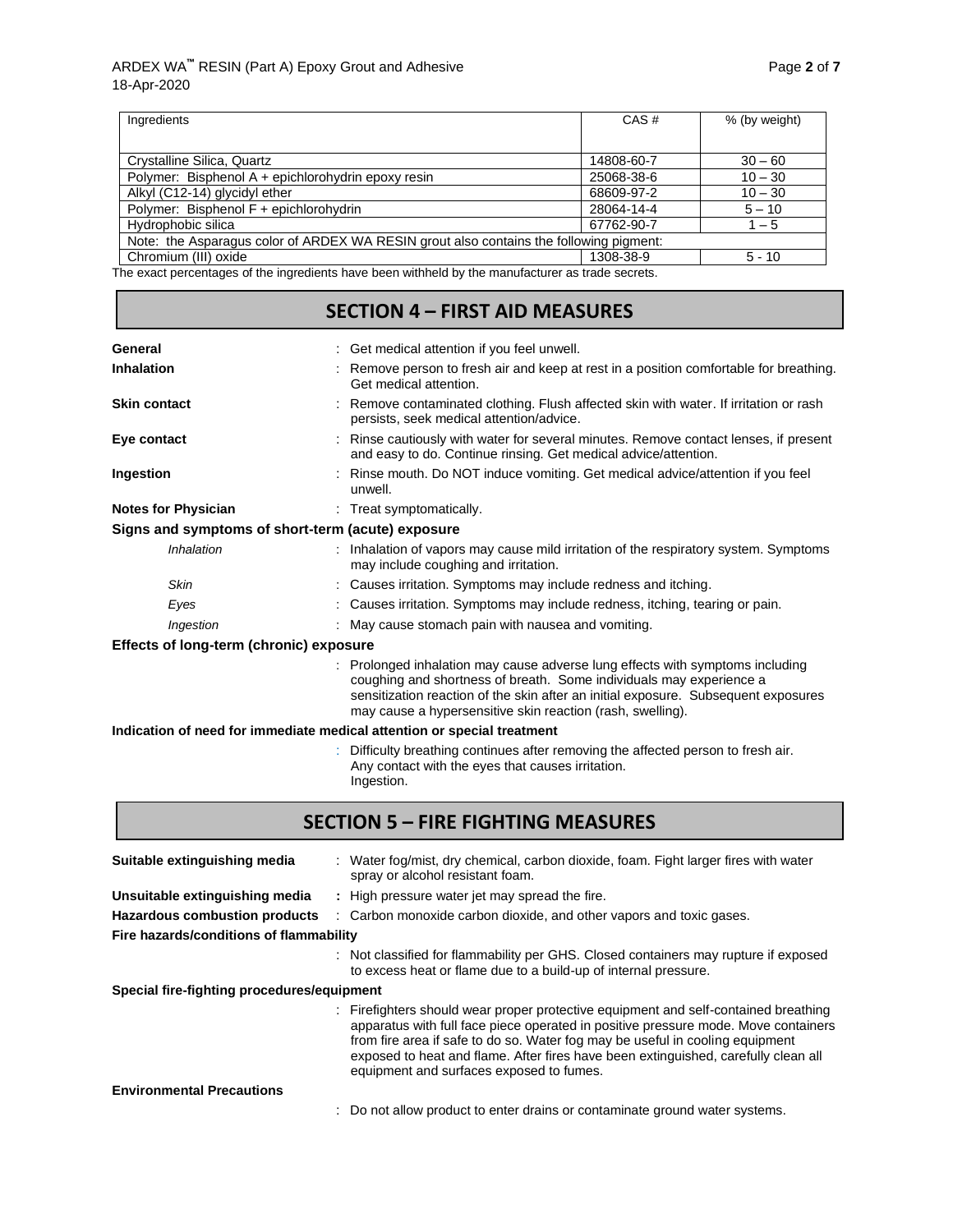#### **Flammability classification (OSHA 29 CFR 1910.1200, WHMIS 2015)**

: Not flammable

### **SECTION 6 – ACCIDENTAL RELEASE MEASURES**

| <b>Personal precautions</b>      | : Wear chemically resistant personal protective equipment during cleanup. Restrict<br>access to area until completion of clean-up. All persons dealing with clean-up<br>should wear the appropriate chemically protective equipment.                                                                                                                                                                                                                                                                                                                                                                                                                                                                                                                 |
|----------------------------------|------------------------------------------------------------------------------------------------------------------------------------------------------------------------------------------------------------------------------------------------------------------------------------------------------------------------------------------------------------------------------------------------------------------------------------------------------------------------------------------------------------------------------------------------------------------------------------------------------------------------------------------------------------------------------------------------------------------------------------------------------|
| <b>Protective equipment</b>      | Refer to Section 8 for additional information on acceptable personal protective<br>equipment.                                                                                                                                                                                                                                                                                                                                                                                                                                                                                                                                                                                                                                                        |
| <b>Emergency procedures</b>      | This product does not contain any chemicals that must be reported to the EPA in<br>the event of a spill or release. For advice on chemical spills with this product, call<br>the emergency number listed in Section 1.                                                                                                                                                                                                                                                                                                                                                                                                                                                                                                                               |
|                                  | US CERCLA Reportable quantity (RQ): None reported.                                                                                                                                                                                                                                                                                                                                                                                                                                                                                                                                                                                                                                                                                                   |
| Spill response / clean-up        | Ventilate area of release. Stop spill or leak at source if safely possible. Contain<br>product with inert absorbent material, preventing it from entering sewer lines or<br>waterways. Gather up spilled material and place in suitable container for later<br>disposal Notify the appropriate authorities as required.                                                                                                                                                                                                                                                                                                                                                                                                                              |
| <b>Environmental precautions</b> | Do not allow product to enter waterways. Do not allow material to contaminate<br>ground water system.                                                                                                                                                                                                                                                                                                                                                                                                                                                                                                                                                                                                                                                |
| Disposal of spilled material     | : See Section 13.                                                                                                                                                                                                                                                                                                                                                                                                                                                                                                                                                                                                                                                                                                                                    |
|                                  | <b>SECTION 7 - HANDLING AND STORAGE</b>                                                                                                                                                                                                                                                                                                                                                                                                                                                                                                                                                                                                                                                                                                              |
| Safe handling procedures         | Observe good hygiene standards. Do not eat, drink or smoke in the work area.<br>Wash thoroughly after handling. Avoid contact with skin and eyes. Avoid repeated<br>or prolonged skin contact. Avoid breathing dust or vapors of this product. Wear<br>protective clothing to prevent skin contact. Promptly remove any clothing that<br>becomes contaminated. Clean contaminated clothing before reuse. Keep container<br>tightly closed. Use only with adequate ventilation.<br>Sanding and grinding dusts may be harmful if inhaled. When removing this product<br>from existing installations (i.e. during a renovation), wear safety goggles and<br>respiratory protection from dust due to blasting, chipping, or mechanically<br>pulverizing. |
| <b>Storage requirements</b>      | Store in a cool, dry, well-ventilated area. Store away from heat and open flame.<br>Avoid storing in direct sunlight. Store in original container. Keep tightly closed when<br>not in use. Do not reuse empty container without commercial cleaning or<br>reconditioning.                                                                                                                                                                                                                                                                                                                                                                                                                                                                            |
| Incompatible materials           | See Section 10.                                                                                                                                                                                                                                                                                                                                                                                                                                                                                                                                                                                                                                                                                                                                      |
| Special packaging materials      | : Always keep in containers made of the same materials as the supply container.                                                                                                                                                                                                                                                                                                                                                                                                                                                                                                                                                                                                                                                                      |

# **SECTION 8 – EXPOSURE CONTROLS AND PERSONAL PROTECTION**

### **Exposure limits** : No exposure limits have been established for the product. Below are exposure limits for the ingredients in the product.

| Ingredients                                           | CAS#       | <b>ACGIH TLV</b>                                                   |             | <b>OSHA PEL</b>                                                |             |
|-------------------------------------------------------|------------|--------------------------------------------------------------------|-------------|----------------------------------------------------------------|-------------|
|                                                       |            | <b>TWA</b>                                                         | <b>STEL</b> | PEL                                                            | <b>STEL</b> |
| Crystalline Silica, Quartz                            | 14808-60-7 | $0.025 \text{ mg/m}^3$<br>(respirable)<br>fraction)                | N/Av        | $0.05 \,\mathrm{mq/m^3}$<br>(respirable)<br>(final rule limit) | N/Av        |
| Polymer: Bisphenol A + epichlorohydrin<br>epoxy resin | 25068-38-6 | N/Av                                                               | N/Av        | N/Av                                                           | N/Av        |
| Alkyl (C12-14) glycidyl ether                         | 68609-97-2 | N/Av                                                               | N/Av        | N/Av                                                           | N/Av        |
| Polymer: Bisphenol F + epichlorohydrin                | 28064-14-4 | N/Av                                                               | N/Av        | N/Av                                                           | N/Av        |
| Hydrophobic silica                                    | 67762-90-7 | 10 mg/m $3$<br>(total dust);<br>$3 \text{ mg/m}^3$<br>(respirable) | N/Av        | 6 mg/m $3$<br>(NIOSH)                                          | N/Av        |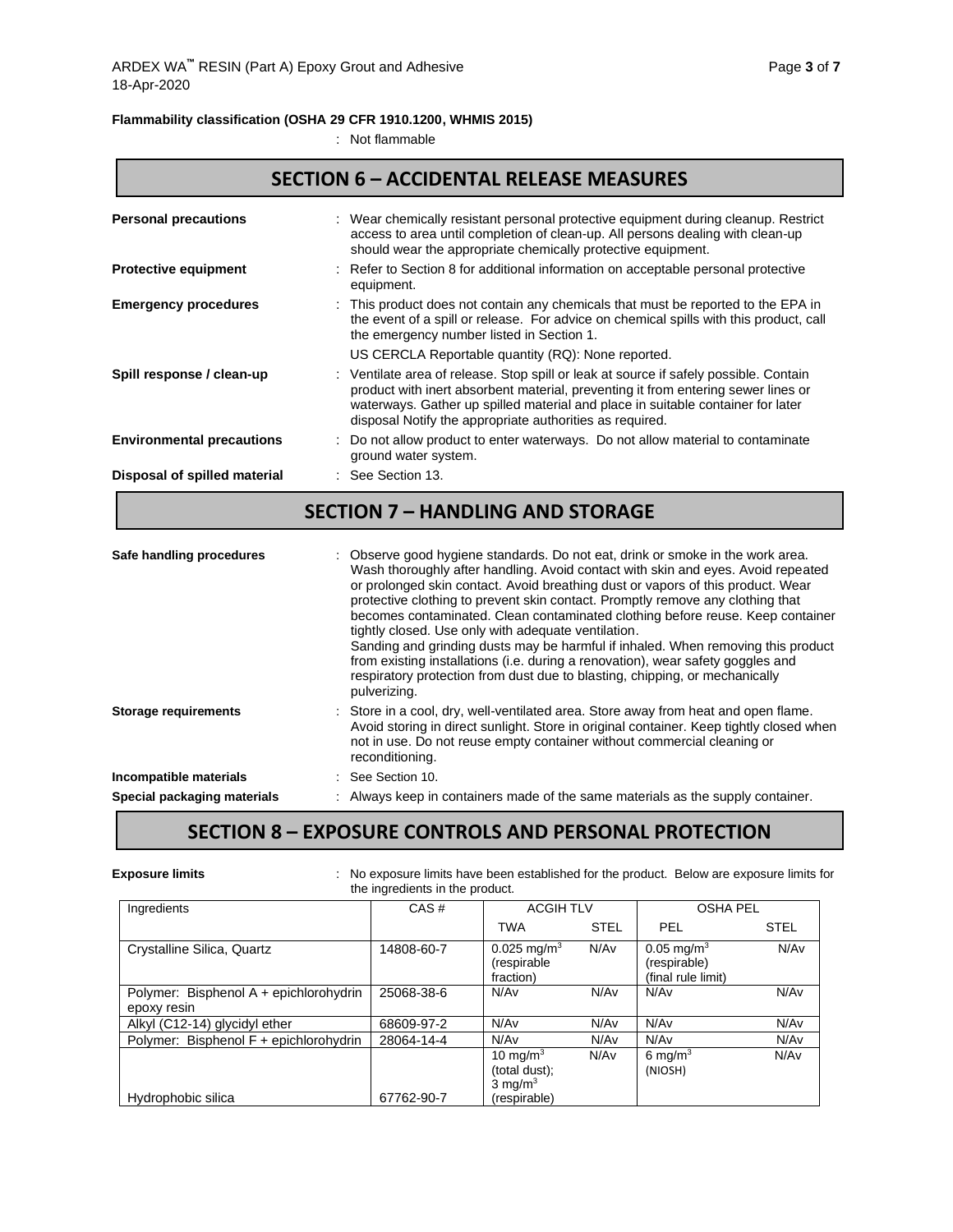| Note: the Asparagus color of ARDEX WA grout RESIN also contains the following pigment: |                           |                                                                   |                                                                                                                                                                     |      |
|----------------------------------------------------------------------------------------|---------------------------|-------------------------------------------------------------------|---------------------------------------------------------------------------------------------------------------------------------------------------------------------|------|
| Chromium (III) oxide                                                                   | 1308-38-9                 | $0.5 \,\mathrm{mg/m^3}$<br>N/Av<br>(measured as Cr)               | $0.5 \,\mathrm{mg/m^3}$<br>(measured as Cr)                                                                                                                         | N/Av |
| <b>Engineering measures</b>                                                            |                           | buildup of any vapor generated from the handling of this product. | : Use general or local exhaust ventilation to maintain air concentrations below<br>recommended exposure limits. Ventilation should effectively remove and prevent   |      |
| Eye / face protection                                                                  |                           | : Safety glasses must be worn when using this product.            |                                                                                                                                                                     |      |
| <b>Hand protection</b>                                                                 |                           | the chemicals in this product. (See Section 3.)                   | : Wear impervious gloves. Materials such as nitrile rubber or Viton (fluorocarbon<br>rubber) are recommended. Refer to glove manufacturer for breakthrough time for |      |
| <b>Body protection</b>                                                                 | boots to prevent contact. |                                                                   | : Where extensive exposure to product is possible, use resistant coveralls, apron and                                                                               |      |
| <b>Respiratory protection</b>                                                          |                           | excess of any PEL, wear an appropriate organic vapor respirator.  | : If work process generates excessive quantities of vapor or dust, or exposures in                                                                                  |      |
| Site safety equipment                                                                  | working area.             |                                                                   | An eyewash station and safety shower should be made available in the immediate                                                                                      |      |
| General hygiene precautions                                                            | end of each work shift.   |                                                                   | Avoid contact with eyes, skin and clothing. Do not breathe vapors/dust. Do not<br>eat, drink or smoke when using this product. Clean all equipment and clothing at  |      |

#### **SECTION 9 – PHYSICAL AND CHEMICAL PROPERTIES**

| <b>Physical state</b>                                               |  | : Paste                  | Appearance                                                                              |  | : White Paste*  |
|---------------------------------------------------------------------|--|--------------------------|-----------------------------------------------------------------------------------------|--|-----------------|
| Odor                                                                |  | : Characteristic         | Odor threshold                                                                          |  | : N/Av          |
| рH                                                                  |  | $: 8$ (diluted)          | <b>Specific gravity</b>                                                                 |  | : 1.52          |
| <b>Boiling point</b>                                                |  | : $N/Av$                 | Coefficient of water/oil distribution                                                   |  | : N/Av          |
| <b>Melting/Freezing point</b>                                       |  | : N/Av                   | Solubility in water                                                                     |  | $:$ slight      |
| Vapor pressure (mm Hg @ 20°C / 68°F)                                |  | : N/Av                   | <b>Evaporation rate (n-Butyl acetate = 1)</b> $\therefore$ N/Av                         |  |                 |
| Vapor density $(Air = 1)$                                           |  | : N/Av                   | Volatiles (% by weight)                                                                 |  | : N/Av          |
| Volatile organic compounds (VOCs)                                   |  | 2.67 g/L A+B, ASTM D2369 |                                                                                         |  |                 |
| <b>Decomposition temperature</b>                                    |  | : N/Av                   | <b>Flammable Classification</b>                                                         |  | : Not Flammable |
| <b>Flash point</b>                                                  |  |                          | : $>390^{\circ}$ F ( $>199^{\circ}$ C) Lower flammable limit (% by vol) : Not available |  |                 |
| Flash point method                                                  |  |                          | : Setaflash closed Upper flammable limit (% by vol)                                     |  | : Not available |
| <b>Auto-ignition temperature</b>                                    |  | : Not available          | <b>Oxidizing properties</b>                                                             |  | : None          |
| <b>Flame projection length</b>                                      |  | : Not available          | Flashback observed                                                                      |  | : Not available |
| Explosion data: Sensitivity to mechanical impact / static discharge |  |                          |                                                                                         |  |                 |

**:** Not expected to be sensitive to mechanical impact or static discharge.

**Viscosity** : Not available

**\***Note: Appearance for Asparagus color of ARDEX WA RESIN is Green Paste.

# **SECTION 10 – REACTIVITY AND STABILITY INFORMATION**

| <b>Reactivity</b>                      | : Product reacts with amines to form polymers. Heat is evolved by this reaction. |
|----------------------------------------|----------------------------------------------------------------------------------|
| <b>Stability and reactivity</b>        | : Stable under the recommended storage and handling conditions prescribed.       |
| Hazardous polymerization               | : Hazardous polymerization does not occur.                                       |
| <b>Conditions to avoid</b>             | : Avoid prolonged exposure to heat.                                              |
| Materials to avoid and incompatibility |                                                                                  |
|                                        | : Oxidizing agents.                                                              |
| Hazardous decomposition products       |                                                                                  |
|                                        | : None known, refer to hazardous combustion products in Section 5.               |

# **SECTION 11 – TOXICOLOGICAL INFORMATION**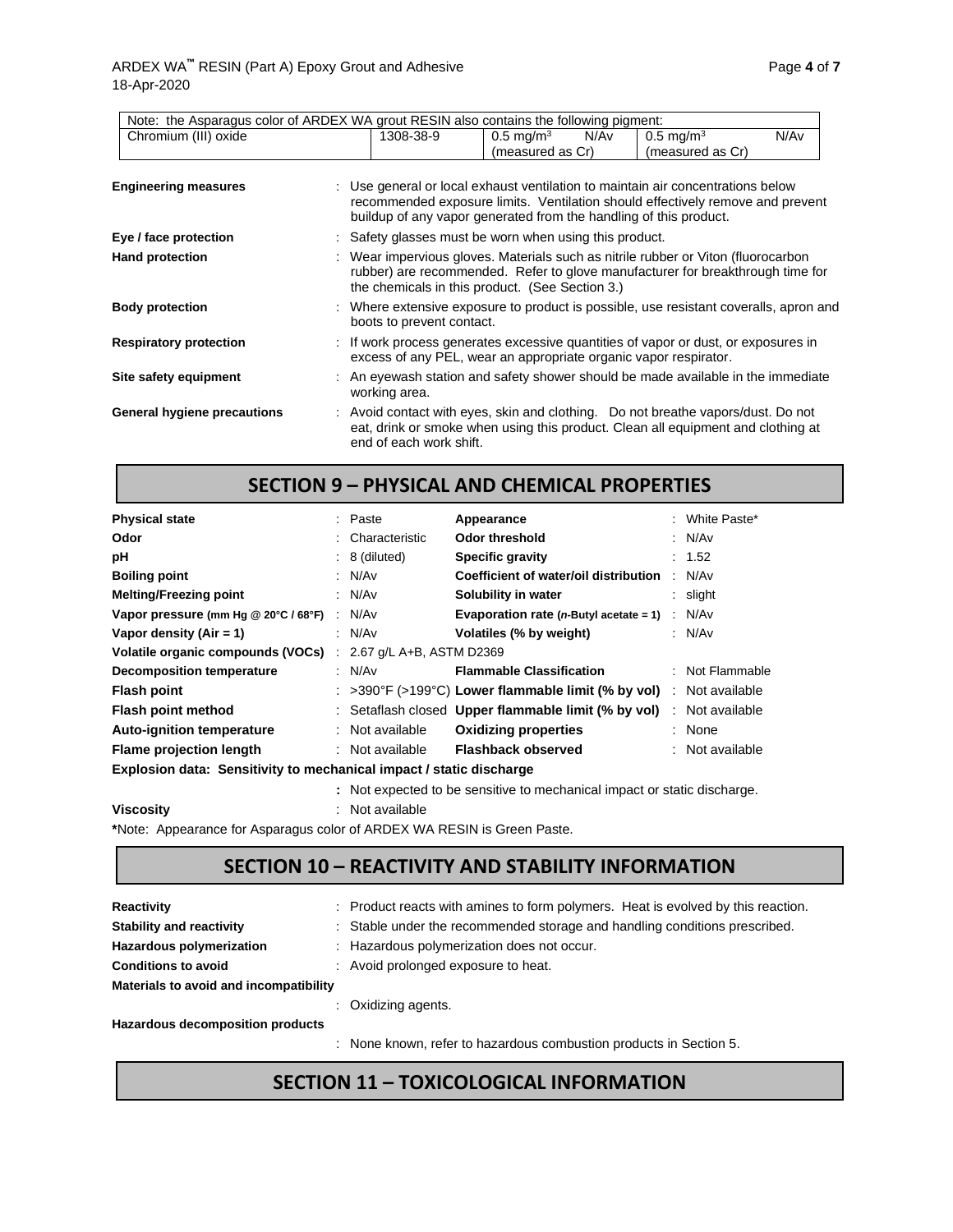| <b>Routes of Exposure</b>                                                                                                                                                                                                                                                                                                                                                  | : Inhalation: YES                           | Skin Absorption: NO                                      |                                                                                   | Skin and Eyes: Yes Ingestion: YES |  |  |
|----------------------------------------------------------------------------------------------------------------------------------------------------------------------------------------------------------------------------------------------------------------------------------------------------------------------------------------------------------------------------|---------------------------------------------|----------------------------------------------------------|-----------------------------------------------------------------------------------|-----------------------------------|--|--|
| Signs and symptoms of exposure                                                                                                                                                                                                                                                                                                                                             |                                             |                                                          |                                                                                   |                                   |  |  |
|                                                                                                                                                                                                                                                                                                                                                                            | See Section 4.                              |                                                          |                                                                                   |                                   |  |  |
| <b>Calculated Acute Toxicity Estimates for the Product</b>                                                                                                                                                                                                                                                                                                                 |                                             |                                                          |                                                                                   |                                   |  |  |
| Inhalation                                                                                                                                                                                                                                                                                                                                                                 | : Not Available                             |                                                          |                                                                                   |                                   |  |  |
| Oral                                                                                                                                                                                                                                                                                                                                                                       | $: > 10,000$ mg/kg                          |                                                          |                                                                                   |                                   |  |  |
| Dermal                                                                                                                                                                                                                                                                                                                                                                     | $: > 8,000$ mg/kg                           |                                                          |                                                                                   |                                   |  |  |
| <b>Toxicological data</b>                                                                                                                                                                                                                                                                                                                                                  |                                             | See below for individual ingredient acute toxicity data. |                                                                                   |                                   |  |  |
|                                                                                                                                                                                                                                                                                                                                                                            |                                             | LC50 (4 hr)                                              | LD50, mg/kg                                                                       | LD50, mg/kg                       |  |  |
| Ingredients                                                                                                                                                                                                                                                                                                                                                                | Cas No.                                     | Inhalation, rat                                          | Oral, rat                                                                         | Dermal, rabbit                    |  |  |
| Crystalline Silica,<br>Quartz                                                                                                                                                                                                                                                                                                                                              | 14808-60-7                                  | N/Av                                                     | N/Av                                                                              | N/Av                              |  |  |
| Polymer: Bisphenol A<br>+ epichlorohydrin epoxy<br>resin                                                                                                                                                                                                                                                                                                                   | 25068-38-6                                  | N/Av                                                     | 11400                                                                             | > 23500                           |  |  |
| Alkyl (C12-14) glycidyl<br>ether                                                                                                                                                                                                                                                                                                                                           | 68609-97-2                                  | N/Av                                                     | 17100                                                                             | N/Av                              |  |  |
| Polymer: Bisphenol F<br>+ epichlorohydrin                                                                                                                                                                                                                                                                                                                                  | 28064-14-4                                  | N/Av                                                     | >5 000                                                                            | > 2000                            |  |  |
| Hydrophobic silica                                                                                                                                                                                                                                                                                                                                                         | 67762-90-7                                  | N/Av                                                     | >1000<br>(Max dose<br>in study)                                                   | > 2000                            |  |  |
|                                                                                                                                                                                                                                                                                                                                                                            | For the Asparagus color only:               |                                                          |                                                                                   |                                   |  |  |
| Chromium (III) oxide                                                                                                                                                                                                                                                                                                                                                       | 1308-38-9                                   | $> 5.41$ mg/L                                            | >5000 mg/kg                                                                       | N/Av                              |  |  |
| <b>Skin corrosion/irritation</b>                                                                                                                                                                                                                                                                                                                                           | : Causes skin irritation.                   |                                                          |                                                                                   |                                   |  |  |
| Serious eye damage/eye irritation                                                                                                                                                                                                                                                                                                                                          |                                             | : Causes serious eye irritation.                         |                                                                                   |                                   |  |  |
| Respiratory or skin sensitization                                                                                                                                                                                                                                                                                                                                          |                                             | not contain known respiratory sensitizers.               | : Contains a component which is known to cause skin sensitization reactions. Does |                                   |  |  |
| Germ cell mutagenicity                                                                                                                                                                                                                                                                                                                                                     | : None known.                               |                                                          |                                                                                   |                                   |  |  |
| Contains crystalline silica, or quartz, which is listed as a carcinogen via inhalation<br>Carcinogenic status<br>by IARC (Group 1), ACGIH (Group A2), NTP (Group 1) and OSHA (OSHA Select<br>carcinogen). The crystalline silica is inextricably bound into the paste and cannot<br>become airborne under normal conditions of use. See Section 7 for more<br>information. |                                             |                                                          |                                                                                   |                                   |  |  |
| <b>Reproductive toxicity</b>                                                                                                                                                                                                                                                                                                                                               | : None known.                               |                                                          |                                                                                   |                                   |  |  |
| <b>Specific Target Organ Toxicity, Single Exposure</b>                                                                                                                                                                                                                                                                                                                     |                                             |                                                          |                                                                                   |                                   |  |  |
|                                                                                                                                                                                                                                                                                                                                                                            | : None known.                               |                                                          |                                                                                   |                                   |  |  |
| <b>Specific Target Organ Toxicity, Repeated Exposure</b>                                                                                                                                                                                                                                                                                                                   |                                             |                                                          |                                                                                   |                                   |  |  |
|                                                                                                                                                                                                                                                                                                                                                                            | None known.                                 |                                                          |                                                                                   |                                   |  |  |
| <b>Aspiration hazard</b>                                                                                                                                                                                                                                                                                                                                                   | None known.                                 |                                                          |                                                                                   |                                   |  |  |
| Other important hazards                                                                                                                                                                                                                                                                                                                                                    | : See Section 2 for additional information. |                                                          |                                                                                   |                                   |  |  |

#### **SECTION 12 – ECOLOGICAL INFORMATION**

Environmental effects : The product should not be allowed to enter drains or water courses or be deposited where it can affect ground or surface waters.

**Important environmental characteristics**

|                                  | : $N/Av$                                      |
|----------------------------------|-----------------------------------------------|
| Ecotoxicological                 | : No data is available on the product itself. |
| Persistence and degradability    | : Not Available.                              |
| <b>Bioaccumulative potential</b> | : Not Available.                              |
| Mobility in the soil             | : Not Available                               |
| <b>PBT and vPvB assessment</b>   | : Not Available                               |
| Other adverse effects            | : Not Available                               |
|                                  |                                               |

# **SECTION 13 – DISPOSAL CONSIDERATION**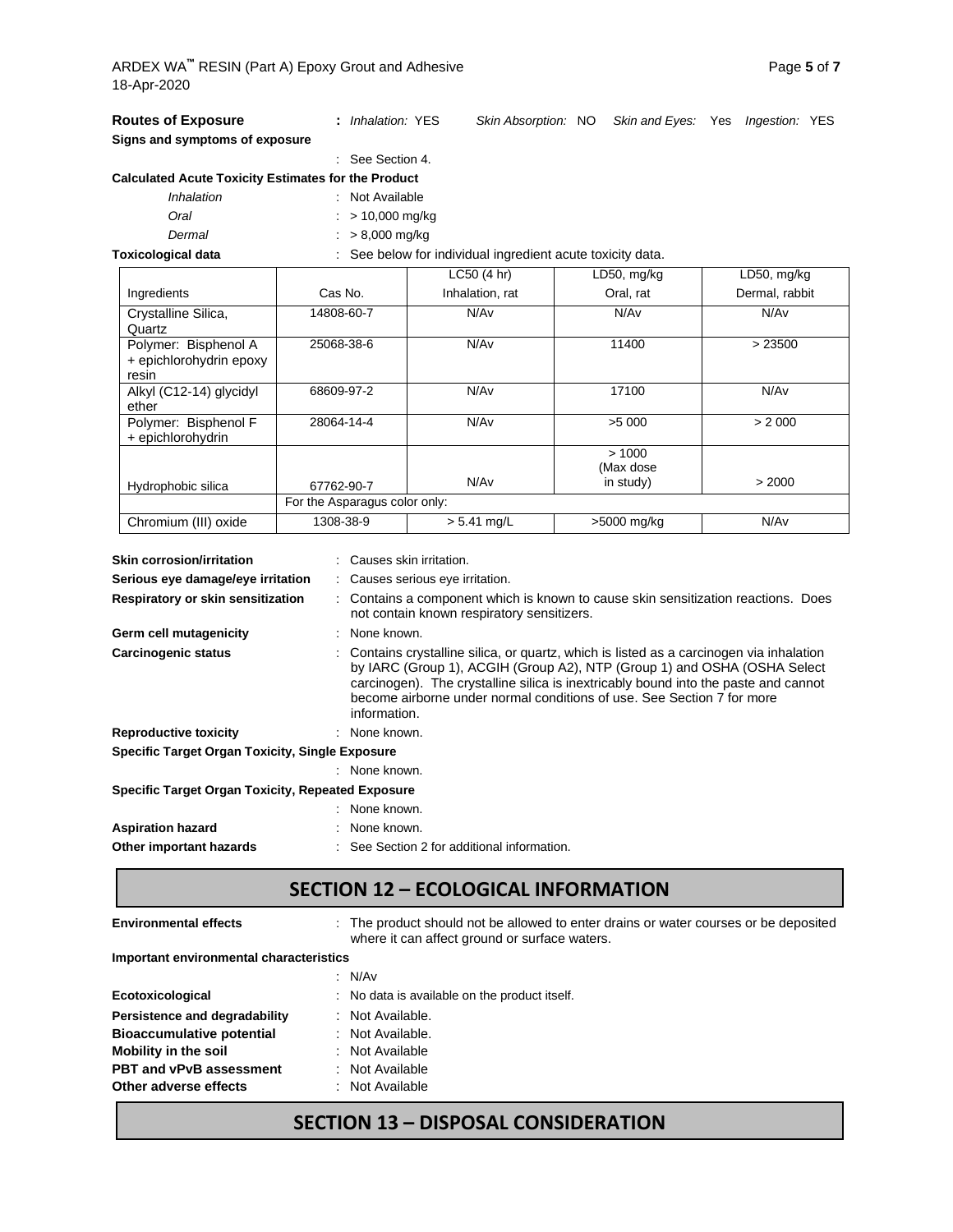| <b>Handling for disposal</b> | : Handle waste according to recommendations in Section 7.                                                                                                                                     |
|------------------------------|-----------------------------------------------------------------------------------------------------------------------------------------------------------------------------------------------|
| <b>Methods of disposal</b>   | : Dispose in accordance with all applicable federal, state, provincial and local<br>regulations. Contact your local, state, provincial or federal environmental agency<br>for specific rules. |
| <b>Containers</b>            | : Treat contaminated containers in the same manner as the product.                                                                                                                            |
| <b>RCRA</b>                  | : For disposal of unused or waste material, check with local, state and federal<br>environmental agencies.                                                                                    |

#### **SECTION 14 – TRANSPORTATION INFORMATION**

| <b>Regulatory</b><br>Information                             | UN<br><b>Number</b> | <b>Shipping Name</b>                                                                                                                          | Class | <b>Packing</b><br>Group | Label |
|--------------------------------------------------------------|---------------------|-----------------------------------------------------------------------------------------------------------------------------------------------|-------|-------------------------|-------|
| TDG                                                          | <b>UN 3082</b>      | Environmentally hazardous substance, liquid, n.o.s.<br>(Contains:Bisphenol A-Epichlorohydrin polymer;<br>Bisphenol F-Epichlorohydrin polymer) | 9     | Ш                       | 3082  |
| <b>TDG</b><br>Additional<br><b>Information</b>               |                     | This product ships as a Limited Quantity per TDGR 1.17.                                                                                       |       |                         |       |
| <b>49 CFR/DOT</b>                                            | <b>UN 3082</b>      | Environmentally hazardous substance, liquid, n.o.s.<br>(Contains:Bisphenol A-Epichlorohydrin polymer;<br>Bisphenol F-Epichlorohydrin polymer) | 9     | ш                       | 3082  |
| <b>49 CFR/DOT</b><br><b>Additional</b><br><b>Information</b> |                     | This product ships as a Limited Quantity per 49 CFR 173.155 (b).                                                                              |       |                         |       |

**Marine Pollutant Contract Executes** in the Yes

#### **SECTION 15 – REGULATORY INFORMATION**

#### **Canadian Information:**

This product has been classified according to the hazard criteria of the Hazardous Products Regulations (HPR). This SDS contains all information required by the HPR.

Canadian Environmental Protection Act (CEPA) information: All ingredients listed appear on either the Domestic Substances List (DSL) or the Non- Domestic Substances List (NDSL).

#### **US Federal Information:**

TSCA: All listed ingredients appear on the Toxic Substances Control Act (TSCA) inventory.

CERCLA Reportable Quantity (RQ) (40 CFR 117.302): None reported.

SARA TITLE III: Sec. 311 and 312, SDS Requirements, 40 CFR 370 Hazard Classes:

Immediate (Acute) Health Hazard

Chronic Health Hazard.

Under SARA Sections 311 and 312, the EPA has established threshold quantities for the reporting of hazardous chemicals. The current thresholds are 500 pounds or the threshold planning quantity (TPQ), whichever is lower, for extremely hazardous substances and 10,000 pounds for all other hazardous chemicals.

SARA TITLE III: Sec. 313, Toxic Chemicals Notification, 40 CFR 372: This material is not subject to SARA notification requirements, since it does not contain any Toxic Chemical constituents above de minimus concentrations.

U.S. State Right to Know Laws

California Proposition 65: See product label for information regarding Proposition 65.